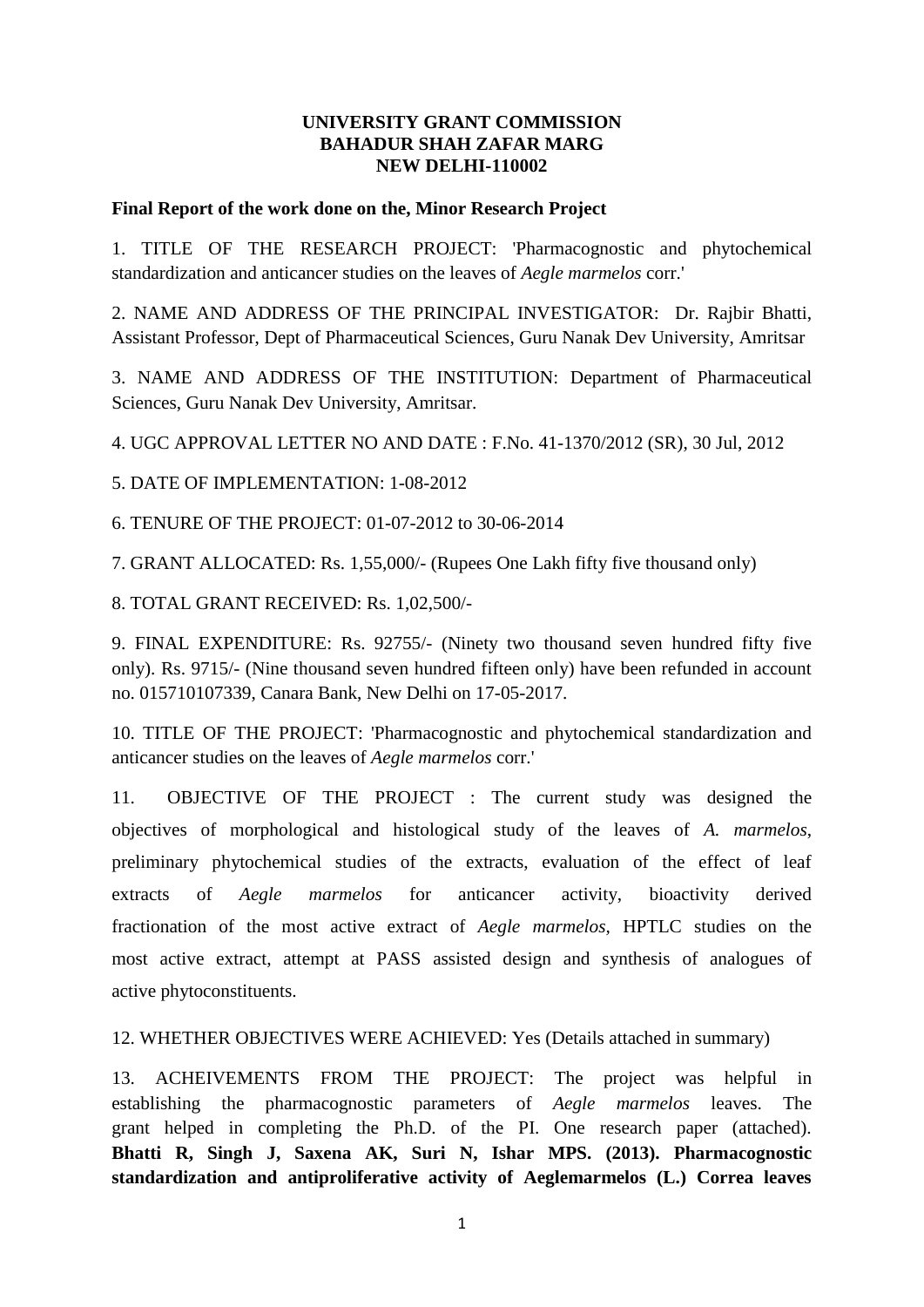**in various human cancer cell lines. Indian Journal of Pharmaceutical Sciences 75(6):628-634 [**Impact factor: 0.762] has been published. Additionally, one presentation made in 100th Indian Science Congress at University of Calcutta, Kolkatta from Jan 3-7, 2013.

# 14. SUMMARY OF THE PROJECT: Attached herewith

15. CONTRIBUTION TO THE SOCIETY: The project was helpful in establishing the pharmacognostic parameters of *Aegle marmelos* leaves. *Aegle marmelos* is a well documented medicinal plant and also used in Ayurvedic formulations such as chavanparash. The project was undertaken to establish the pharmacognostic characteristics of the leaves of the plant and carrying out antiproliferative studies on its extract. The ethanol extract and chloroform extract of the plant were found to have appreciable anti-cancer activity when tested on cancer cell lines. The results of the plant may be useful in carrying out further studies. One paper was published in the **Indian Journal of Pharmaceutical Sciences**.

16. WHETHER ANY PH.D ENROLLED/PRODUCED OUT OF THE PROJECT: Research proposal helped in completing the Ph.D. of the PI and Ph.D. was awarded by Guru Nanak Dev University, Amritsar in May 2015.

17. NO. OF PUBLICATIONS OUT OF THE PROJECT: **01** (attached) Poster presentation: **01** (National, Indian Science Congress)

**Bhatti R, Singh J, Saxena AK, Suri N, Ishar MPS. (2013). Pharmacognostic standardization and antiproliferative activity of Aeglemarmelos (L.) Correa leaves in various human cancer cell lines. Indian Journal of Pharmaceutical Sciences 75(6):628-634 [Impact factor: 0.762]**

Signature of the PI Registrar Guru Nanak Dev University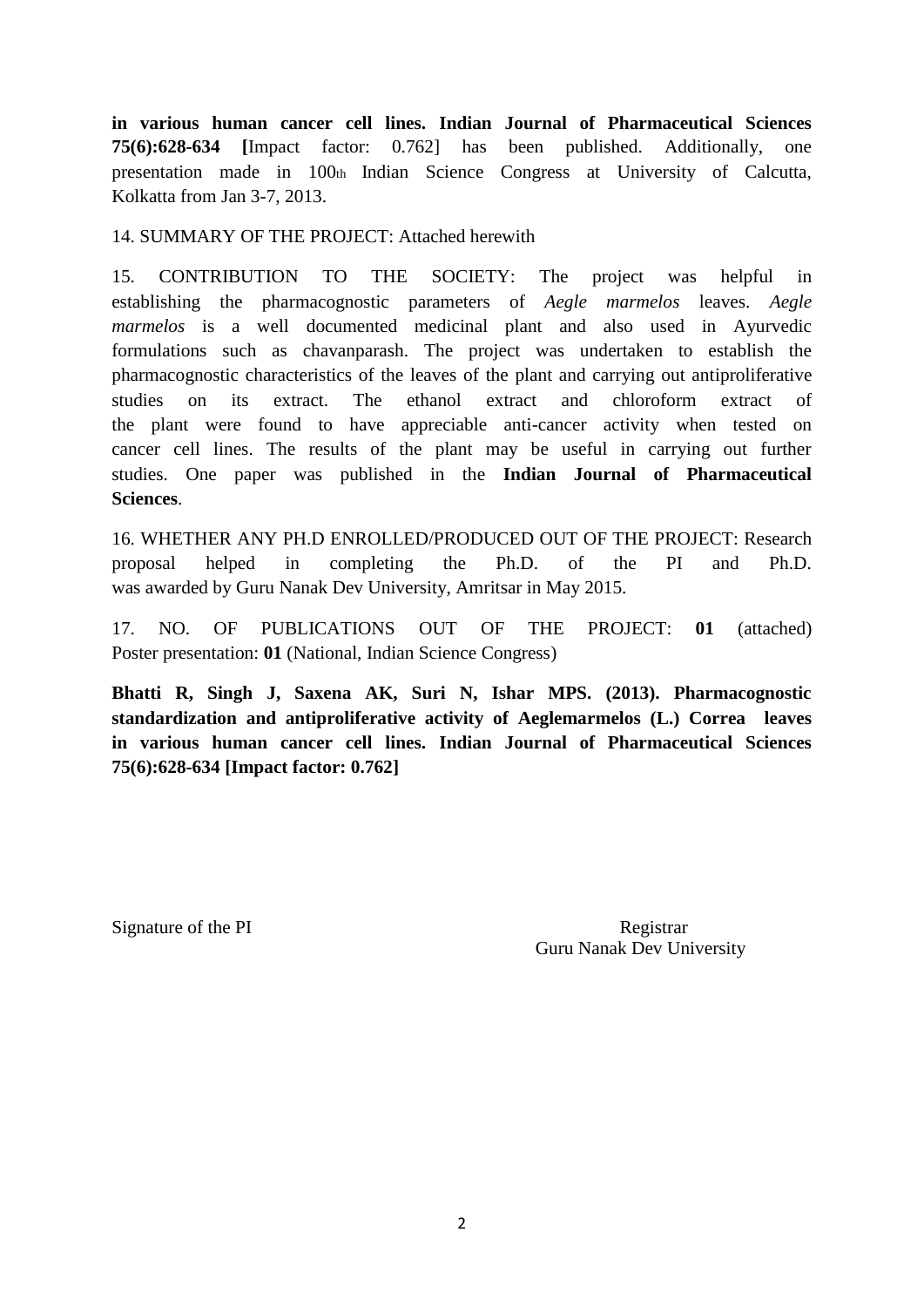### **UGC MINOR PROJECT REPORT SUMMARY**

**Title:** Pharmacognostic and phytochemical standardization and anticancer studies on the leaves of *Aegle marmelos* corr.

**Principal Investigator:** Rajbir Bhatti, Assistant Professor, Department of Pharmaceutical Sciences, Guru Nanak Dev University, Amritsar

### **Introduction:**

*Aegle marmelos* (L.) Correa (Rutaceae) is a medicinal plant indigenous to Asia and is widely grown in the Indian sub-continent. The plant has been explored for a range of therapeutic activities including anti-hyperglycemic, lipid lowering, radioprotective and antimicrobial action. Cancer is prevalent in epidemic proportions worldwide. The clinical management of cancer has seen a revolutionary change in the past decades and this has led to drastic improvement in the prognosis of cancer. However, the side effects of the currently available chemotherapeutic agents have led to a renewed interest in alternative medicines so as to provide an integrative strategy in cancer management. The hypothesis of synergy has been proposed to make the plant derived medicines as adjuvant or alternatives in managing chronic ailments such as cancer as the wide array of naturally occurring combinations of phytoconstituents on one hand kills the cancer cells and on the other hand provides nourishment to the surviving cells thereby reducing cancer cachexia. Furthermore, the availability of highly advanced techniques available for characterization and isolation of phytocontituents have made them appealing sources of new drugs. (Jesse *et al*., 2009). Taking into consideration, the huge potential of plant medicines, the World Health organization has outlined guidelines for the standardization of plant medicines. Literature reveals that useful criteria for identifying and authenticating a plant drug may be established by pharmacognostic standardization. Also, these parameters are helpful in the quality control of plant drugs (Bhaskar & Balakrishnan, 2010; Reddy et al., 1999; Srivastava et al., 2004, 2006).

3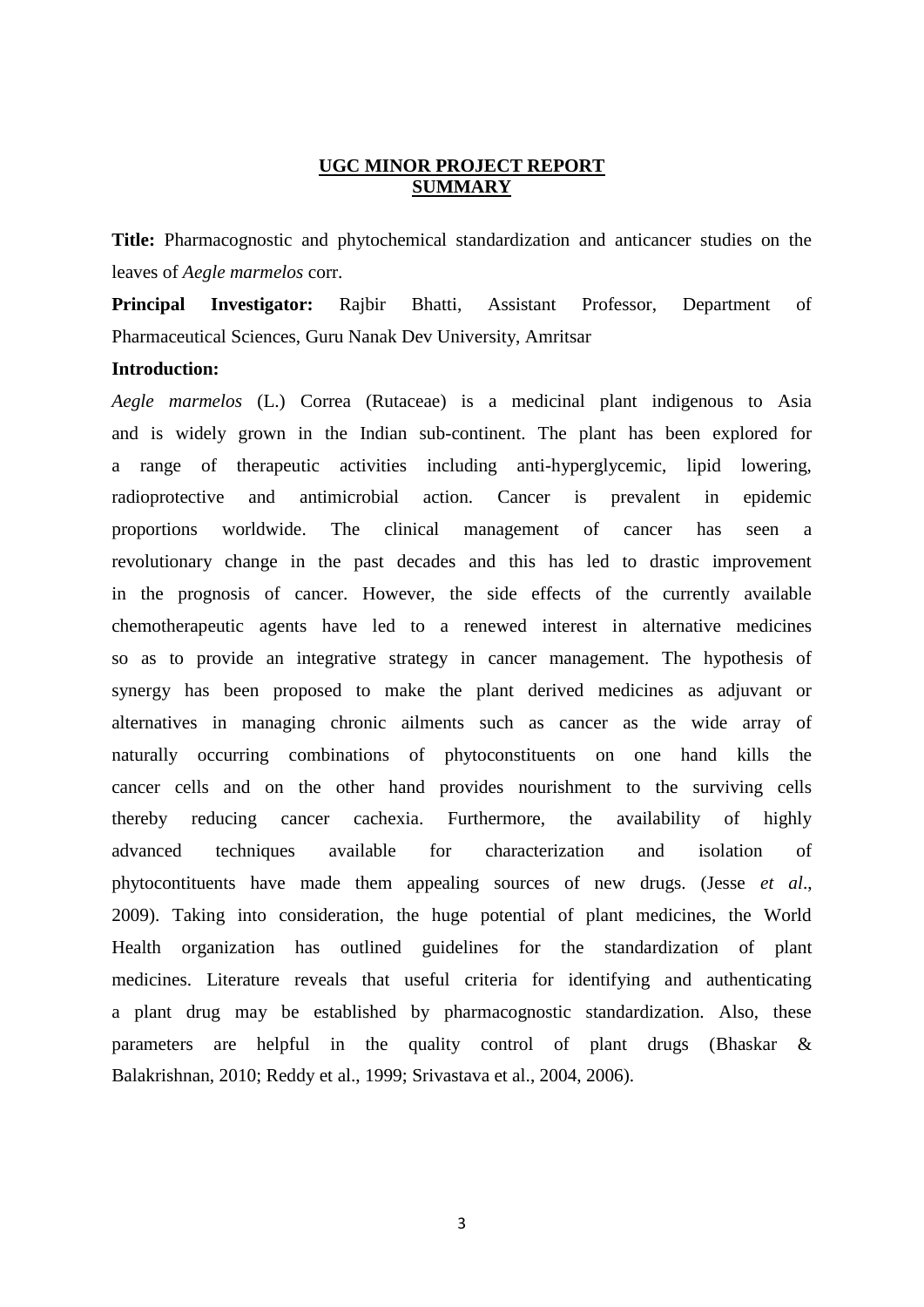#### **Objectives:**

The current study was designed the objectives of morphological and histological study of the leaves of *A. marmelos*, preliminary phytochemical studies of the extracts, evaluation of the effect of leaf extracts of *Aegle marmelos* for anticancer activity, bioactivity derived fractionation of the most active extract of *Aegle marmelos,* HPTLC studies on the most active extract, attempt at PASS assisted design and synthesis of analogues of active phytoconstituents. **Materials and Methods:**

Soxhlet extraction of the leaves was carried out using hexane, petroleum ether, chloroform and ethanol extracts of the shade dried leaves. The extracts were subjected to tests fo phytochemical characterization. Evaluation of anti-cancer activity was carried out using six human cancer cell lines including colon (CoLo-05), ovary (IGR-OV-1), lung (A-549), leukemia (THP-1), prostrate (PC3), and breast (MCF-7) cancer cell lines. Column chromatography of the most active extract was carried out for the purpose of bioactivity derived fractionation. PASS assisted design: Two analogues of imperatorin were synthesized. 9-(4- Bromo-phenyl)-4-methyl-furo[2,3-*h*]chromen-2-one was synthesized by the following procedure. Acetophenone (0.05 M) dissolved in glacial acetic acid (20 ml) was taken and bromine (0.05 M) in acetic acid was slowly added with constant stirring in cool condition. The reaction mixture was then heated on water bath. When the colored lightened to straw yellow, the reaction was brought to room temperature and then added to ice cold water. The precipitate was obtained. It was filtered and recrystallized from ethanol. 7-Hydroxy-4-methyl coumarin was synthesized by dissolving resorcinol (0.18M) in ethyl acetoacetate (0.18 M) at 15˚C. conc. H2SO4 was added dropwise over 30 min with constant stirring. The precipitate so obtained was filtered and recrystrallized from methanol as cream colored needles. However, the analogues so synthesized did not show anticancer activity in cell lines.

### **Results and discussion:**

The pharmacognostic standardisatrion was carried out and the morphological and microscopic features of the leaves of *Aegle marmelos* were undertaken. Preliminary phytochemical analysis revealed the presence of terpenoids, coumarins, alkaloids and anthraquinones in the ethanol and chloroform extract. The hexane and petroleum ether extract was found to contain tannins, terpenoids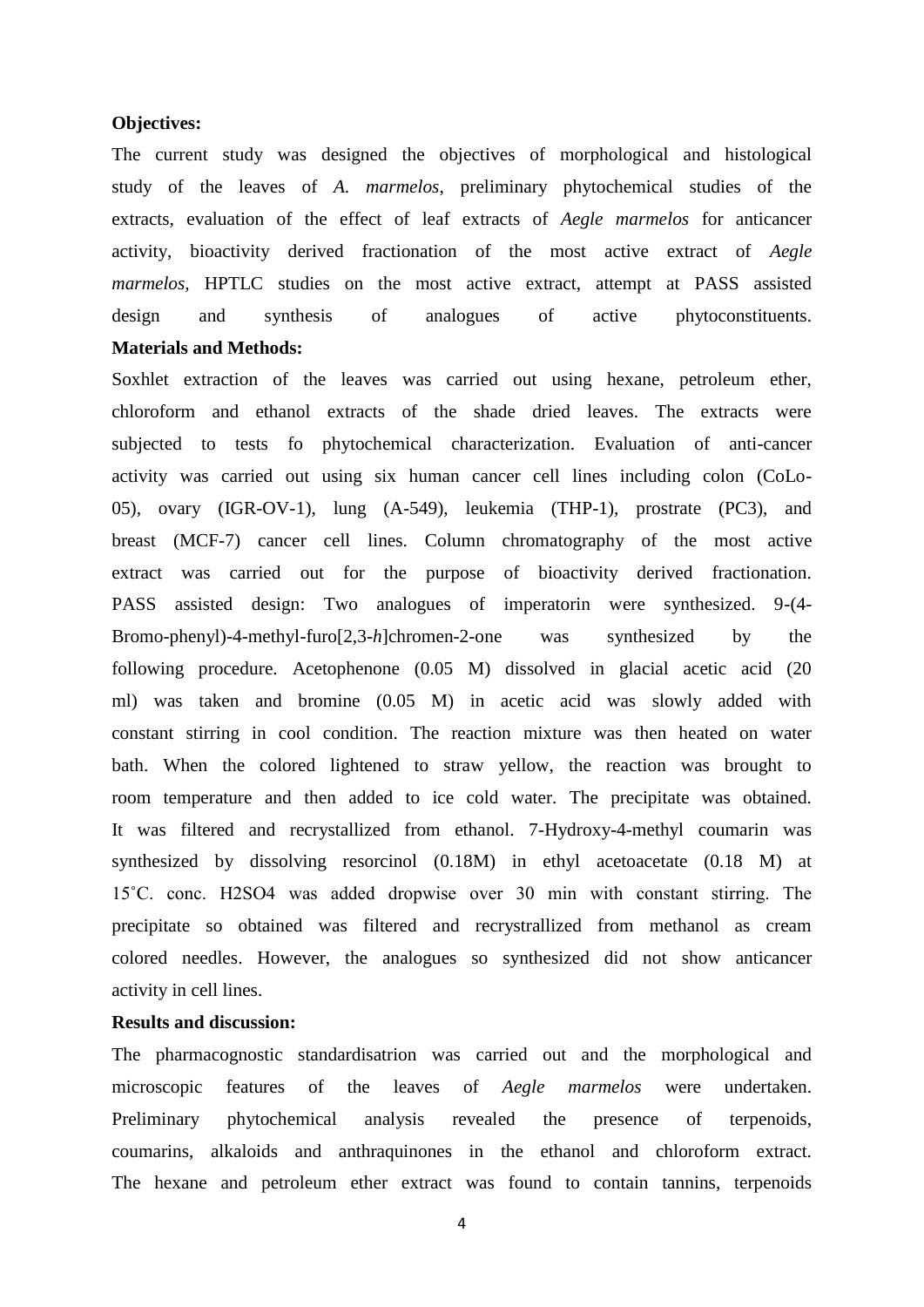and reducing sugars. Maximal anti-proliferative activity was evident in the ethanol extract (AME) which showed maximum inhibition of 69% in colon and breast carcinoma cell lines at a dose of 100 µg mL-1. The AME yielded five major fractions in column chromatography of which only three were found to be bioactive. The IC50 of AME-2, AME-4 and AME-5 leukemia cell line was found to be 12.5, 86.2 and  $> 100 \text{ µg} \text{ mL-1}$  respectively. The high pressure thin layer chromatography of the most active fraction revealed the presence of furanocoumarin imperatorin.

### **Conclusions:**

The study established the histological features of the leaves of *A. marmelos.* Phytochemical analysis led to the presence of alkaloids, anthraquinones, coumarins, glycosides, tannins, triterpenoids etc. in the most active i.e. ethanol extract of the leaves. Column chromatography was carried out to obtain five fractions (AME-1, AME-2, AME-3, AME-4 and AME-5) out of which only three were found to be bioactive. Maximum activity was evident against leukemia cell line and IC50 values of 12.5, 86.2 and  $> 100$  µM respectively were obtained for AME-2, AME-4 and AME-5. The furanocoumarin imperatorin was identified in the HPTLC of AME-2.

### **Publication:**

**Bhatti R,** Singh J, Saxena AK, Suri N, Ishar MPS. (2013). Pharmacognostic standardization and antiproliferative activity of *Aegle marmelos* (L.) Correa leaves in various human cancer cell lines. **Indian Journal of Pharmaceutical Sciences** 75(6):628-634 **[Impact factor: 0.762]**

#### **References:**

- Bhaskar VH, Balakrishnan N. (2010). Pharmacognostic studies on *Pergularia daemia* roots. *Pharm Biol*, 48, 427- 432.
- Bhatti R, Singh J, Saxena AK, Suri N, Ishar MPS. (2013). Pharmacognostic standardization and antiproliferative activity of *Aegle marmelos* (L.) Correa leaves in various human cancer cell lines.(2013). Indian J of Pharm Sci 75(6):628-634
- Jesse W, Li H, Vaderas JC. (2009). Drug discovery from natural products: end of an era or an endless frontier. Science, 325, 161-165.